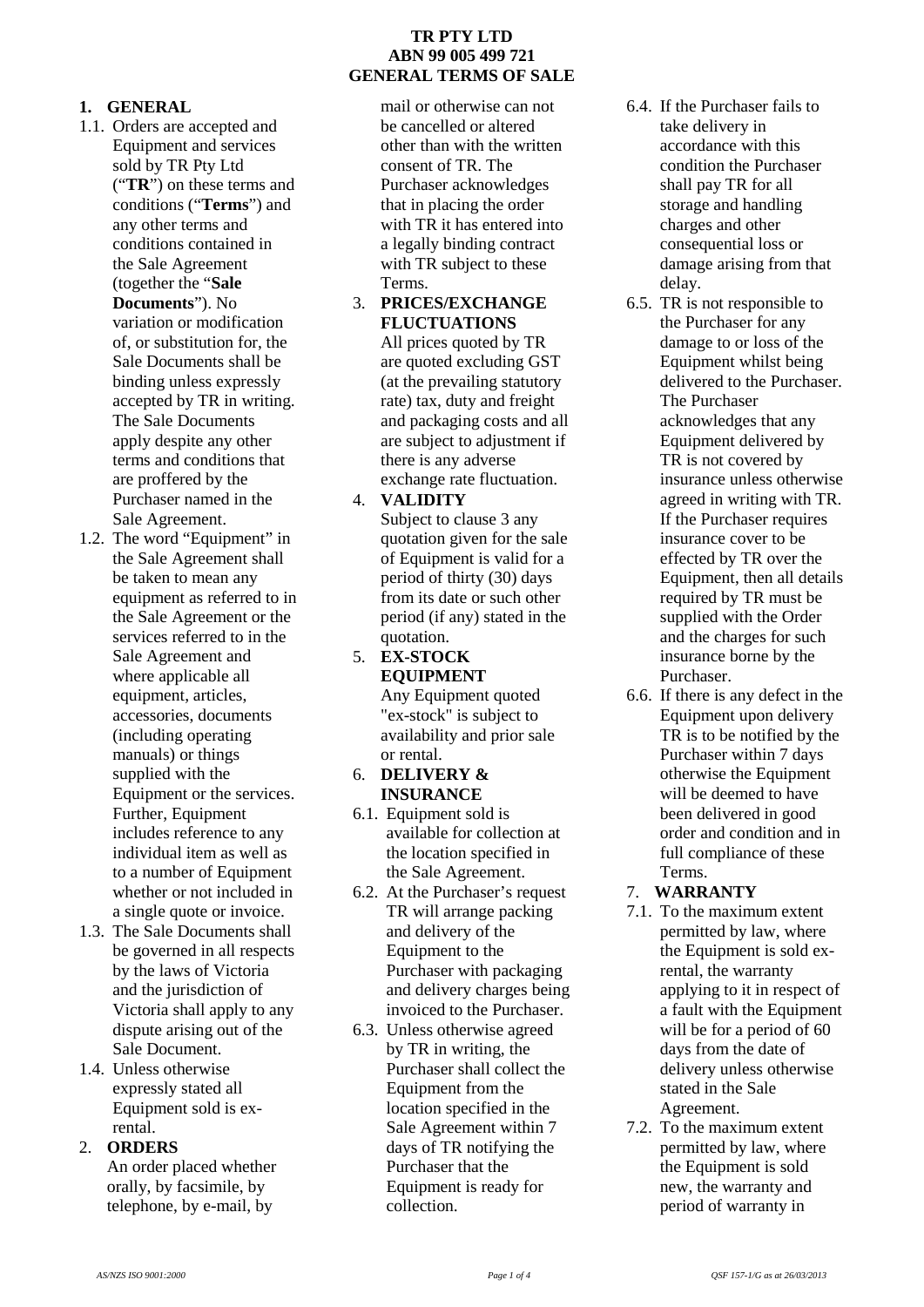respect of any fault in the Equipment will be the warranty and period of warranty permitted by the manufacturer of the Equipment unless otherwise specified in the Sale Agreement.

- 7.3.The warranties in clauses 7.1 and 7.2 do not apply:
	- (a) in respect of vacuum tubes, lamps, fuses, test leads and batteries or copyrighted or licensed works in respect of the Equipment or any part of the Equipment.
	- (b) where the Purchaser is in breach of any of the Sale Documents.
	- (c) where any fault of the Equipment has been caused by misuse, neglect, accident or abnormal conditions of operation or use contrary to TR's or the manufacturer's recommendations or operating instructions.
	- (d) where the Equipment was the subject of a rental agreement with the Purchaser or a related entity to the Purchaser.

### **8. LIABILITY**

- 8.1. Subject to clause 7, to the maximum extent permitted by law, TR makes no warranties or representation and the Purchaser releases TR from all liability for any loss, claim, damage or injury suffered in connection with the supply of the Equipment.
- 8.2. TR's liability to the Purchaser in respect of any non-excludable warranty or condition shall be limited to the maximum extent possible to either of the following (as TR may decide):

## **TR PTY LTD ABN 99 005 499 721 GENERAL TERMS OF SALE**

- (a) the replacement of the Equipment or the supply of equivalent Equipment;
- (b) the repair of the Equipment;
- (c) the payment of the cost of replacing the Equipment or of acquiring equivalent Equipment; or
- (d) the payment of the cost of having the Equipment repaired.
- 8.3. Unless otherwise stated in the Sale Documents all express and implied warranties, guarantees and conditions under statute, general law or trade usage, as to merchantability, description, quality, suitability or fitness of the Equipment for any purpose, or as to design, assembly, installation, materials, workmanship or otherwise are expressly excluded.
- 8.4. Subject to any non excludable warranty or condition and to the maximum extent permitted by law, TR maximum aggregate liability for all claims relating to the Sale Documents or their subject matter, whether in contract, tort (including negligence), in equity, under statute, under an indemnity, based on fundamental breach or breach of a fundamental term or on any other basis, is limited to an amount equal to the Purchase Price paid by the Purchaser under the Sale Documents.
- 8.5. TR shall not be liable to the Purchaser in any circumstance for indirect, economic or consequential loss suffered by the Purchaser
- 8.6. The Purchaser acknowledges that it has not relied upon any statement or representation by TR in respect of the purpose for which the Purchaser desires to use the Equipment and that TR is not responsible or liable for any failure or unsuitability of the Equipment to perform the purposes required by the Purchaser.
- 9. **THE COST OF REPAIRS** Where the warranty in clause 7 does not apply, any repairs requested by the Purchaser will be charged and invoiced to and paid for by the Purchaser.

# 10. **DEFAULT**

- 10.1. If the Purchaser: (a) defaults in making any
	- payment; or (b) fails to comply with the Sale Documents; or
	- (c) repudiates any Sale Document or any contract it has with TR; or
	- (d) dies; or
	- (e) stops payment; or
	- (f) calls a meeting of creditors, becomes
	- (g) insolvent or subject to the bankruptcy laws; or
	- (h) being a company, enters into any scheme of arrangement with creditors, or receivers and managers or administrators are appointed or has any winding up petition presented against it.
	- (i) TR may at its sole discretion and option at any time prior to payment in full for the Equipment and for any other Equipment supplied by TR for which payment is outstanding: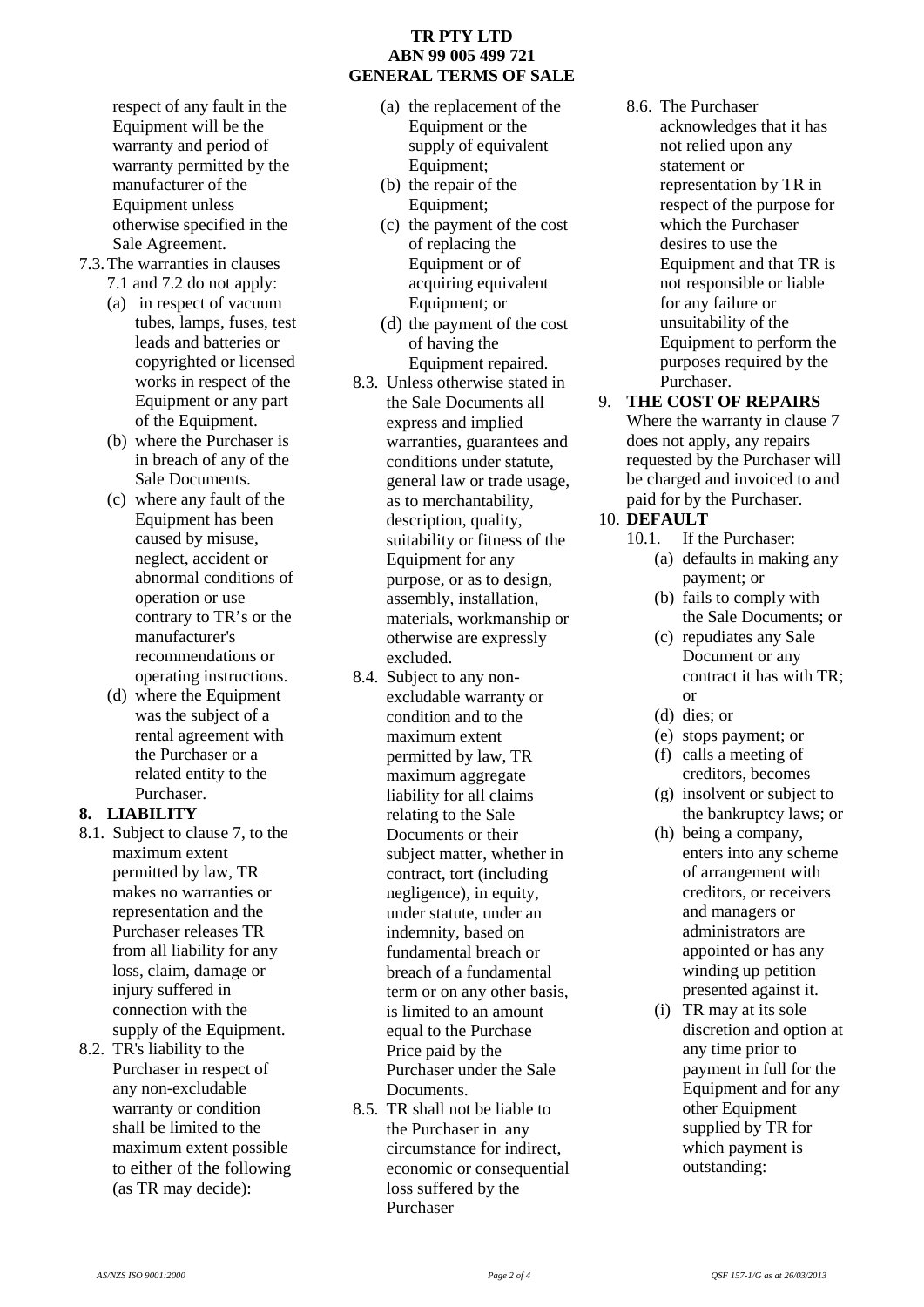#### **TR PTY LTD ABN 99 005 499 721 GENERAL TERMS OF SALE**

- a. suspend or cancel the Sale Documents;
- b. require payment in cash before delivery of the Equipment or services (irrespective of any terms of payment previously specified):
- c. take over or repossess the Equipment and dispose of the Equipment without prejudice to any claim TR may have for damages for any loss resulting from any re sale or disposal of the Equipment;
- d. exercise all rights to the Equipment as if it were the owner.

This clause shall apply notwithstanding any waiver by TR of any default or failure by the Purchaser to comply with these Terms and without prejudice to its other rights under the Sale Agreement.

10.2. If the Purchaser is in default of the Sale Documents, the Purchaser consents to TR its servants and agents entering the Purchaser's premises, or any other premises where the Equipment is located, using such force as is necessary in order to repossess the Equipment. The Purchaser must provide TR with all reasonable assistance in order to locate and collect the Equipment. If the Equipment is not available for collection at the nominated time

and or place the Purchaser will be liable for any additional costs TR incur. TR will not be liable for any damage to property caused by any person in collecting the Equipment.

#### 11. **PAYMENT**

Payment terms are strictly thirty (30) days from date of invoice unless otherwise stated in the Sale Agreement. If any amount is due and unpaid, the Purchaser agrees to pay interest on the overdue amount at the rate of 7% higher than the Reserve Bank of Australia's 90 day bill rate calculated daily until payment in full is received and the Equipment has been returned. The Purchaser is liable for all additional costs TR may incur, including legal, administrative and collection costs to recover unpaid amounts.

# 12. **RETENTION OF TITLE**

At all times the property in the Equipment remains with TR (irrespective of delivery of the Equipment to the Purchaser) until the Purchaser has paid the full invoiced price and any other payments due to TR in respect of the Equipment arising out of the Sale Documents.

# **13. SECURITY INTEREST**

- 13.1. Expressions used in this clause 13 and in the Personal Property Securities Act 2009 (Cth) ("**PPSA**") have the same meanings as when used in the PPSA.
- 13.2. If TR already has a prior registered security interest in the Equipment supplied, that security interest continues in this Equipment. The Purchaser acknowledges that the

Sale Documents create a security interest in favour of TR for the purposes of the PPSA, and:

- (a) TR may register this security interest with the Registrar of Personal Property Securities pursuant to the PPSA in order to perfect its security interest;
- (b) the Purchaser agrees the security interest granted to TR pursuant to the Sale Documents may be a purchase money security interest for the purpose of the PPSA;
- (c) if requested, the Purchaser must pay or reimburse the costs of registering the security interest, and provide TR with all assistance reasonably required in order for TR to register the security interest; and
- (d)for the purpose of section 115 of the PPSA, the following sections of the Act do not apply to this the Sale Document: sections 95, 118, 121(4), 125, 130, 132(3)(d), 132(4) and 135.
- 13.3. The Purchaser authorises TR to search the Personal Property Securities Register at any time for any information about the Purchaser.
- 13.4. The Purchaser waives its right to receive a copy of the verification statement confirming